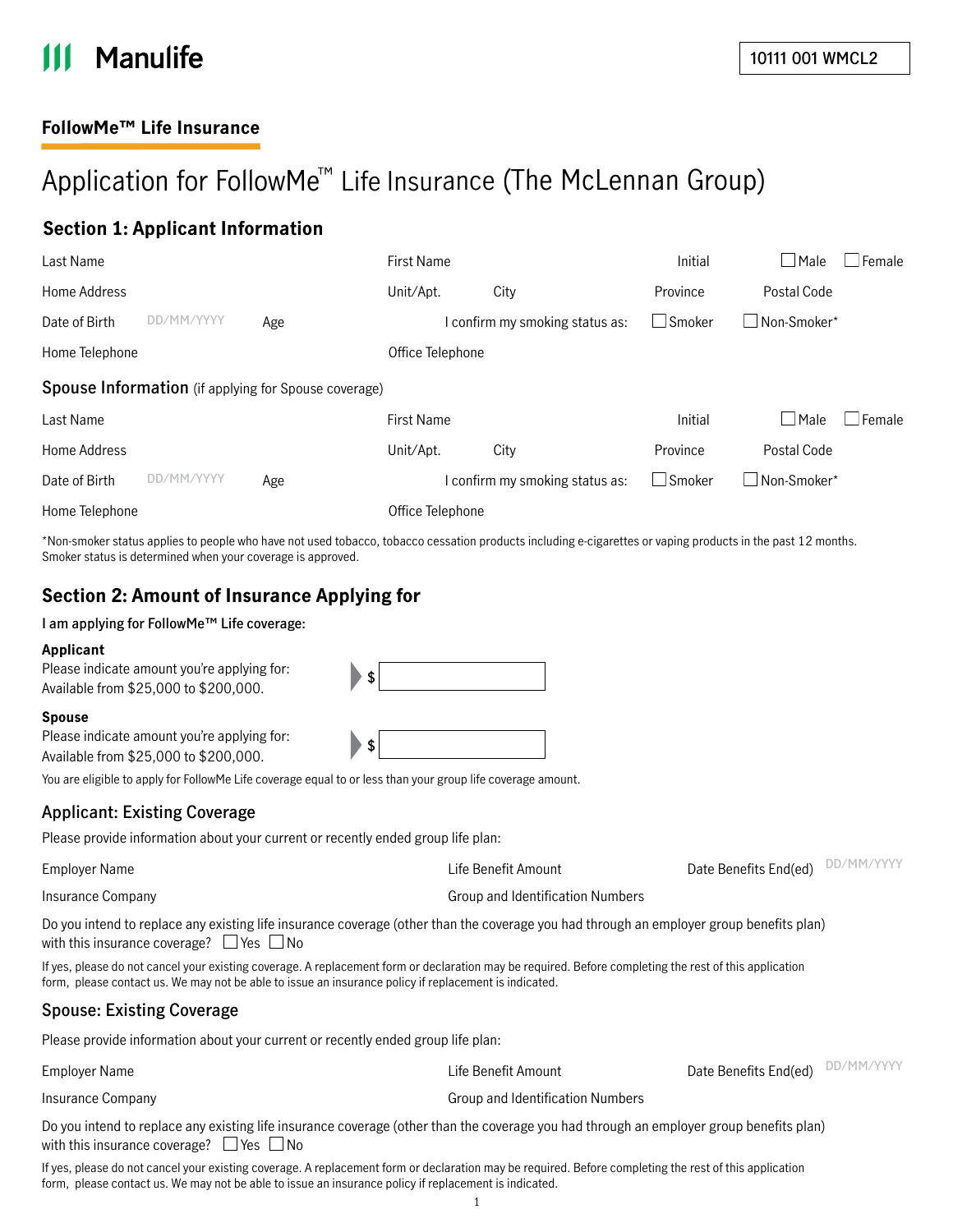## **Section 3: Beneficiary Information**

## **Applicant Beneficiary(ies):**

I hereby designate the individual(s) named as beneficiary(ies) on this application to receive any death benefit payable with respect to the coverage applied for. If no beneficiary is designated, benefits will be payable to the Estate.

| 1. Last Name                       | First Name   |
|------------------------------------|--------------|
| Relationship to you, the applicant | % of Benefit |
| 2. Last Name                       | First Name   |
| Relationship to you, the applicant | % of Benefit |

If you designate a beneficiary who is a minor when benefits become payable, benefits will be paid into court or to the Public Trustee, unless a trustee is appointed. By appointing a trustee below, you agree that if the beneficiary is a minor on the date that benefits are paid, the benefits will be paid to the trustee to hold in trust for the child until the child comes of age.

#### **Trustee:**

| 1. Last Name                    | First Name   |
|---------------------------------|--------------|
| Relationship to the beneficiary | % of Benefit |

#### **For Quebec residents only:**

In the province of Quebec, if you designate a beneficiary who is under the age of 18 when benefits become payable, benefits will be paid to the tutor or administrator of the beneficiary and no trustee may be appointed. Any designation of a spouse as a beneficiary is irrevocable unless stipulated to be revocable. (Check box below if designation is to be revocable.)

 $\Box$  I hereby declare and stipulate that the beneficiary designation made in this form is revocable.

## **Spouse Beneficiary(ies):**

I hereby designate the individual(s) named as beneficiary(ies) on this application to receive any death benefit payable with respect to the coverage applied for. If no beneficiary is designated, benefits will be payable to the Estate.

| 1. Last Name           | First Name   |
|------------------------|--------------|
| Relationship to spouse | % of Benefit |
| 2. Last Name           | First Name   |
| Relationship to spouse | % of Benefit |

If you designate a beneficiary who is a minor when benefits become payable, benefits will be paid into court or to the Public Trustee, unless a trustee is appointed. By appointing a trustee below, you agree that if the beneficiary is a minor on the date that benefits are paid, the benefits will be paid to the trustee to hold in trust for the child until the child comes of age.

#### **Trustee:**

| 1. Last Name                    | First Name   |
|---------------------------------|--------------|
| Relationship to the beneficiary | % of Benefit |

#### **For Quebec residents only:**

In the province of Quebec, if you designate a beneficiary who is under the age of 18 when benefits become payable, benefits will be paid to the tutor or administrator of the beneficiary and no trustee may be appointed. Any designation of a spouse as a beneficiary is irrevocable unless stipulated to be revocable. (Check box below if designation is to be revocable.)

 $\Box$  I hereby declare and stipulate that the beneficiary designation made in this form is revocable.

A copy, fax, scan or image of the beneficiary designation in this application is as valid as the original.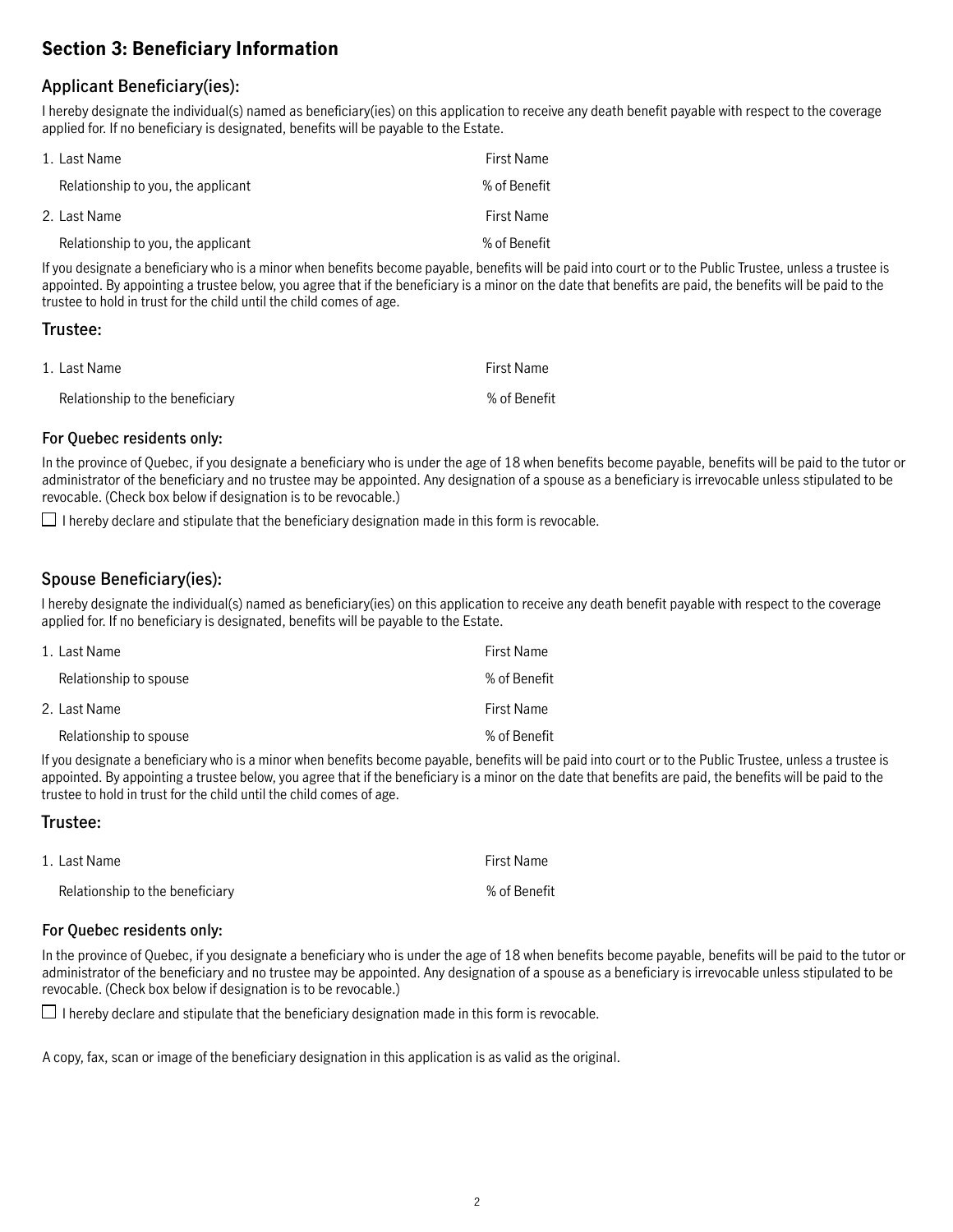## **Section 4: Payment Information**

I/We hereby authorize Manulife to debit the initial premium, \$ , and subsequent premiums, from my/our:

**Pre-Authorized Debit** (PAD) – monthly

**Important:** For verification purposes, we require a sample cheque marked "VOID".

For your convenience, if you choose payment by pre-authorized debit or credit card, your future premium billings will automatically reflect the same payment method.

## **Payment Information**

#### **Section A: For pre-authorized debit (PAD) payment option**

| Name of Account Holder                                                                                                                     | <b>Financial Institution</b> |                       |           |  |
|--------------------------------------------------------------------------------------------------------------------------------------------|------------------------------|-----------------------|-----------|--|
| Address                                                                                                                                    |                              |                       | City/Town |  |
| <b>Bank Account Number</b>                                                                                                                 |                              | <b>Transit Number</b> |           |  |
| Type of Account: $\Box$ Personal Chequing $\Box$ Chequing/Savings $\Box$ Savings $\Box$ Current $\Box$ Direct Deposit Account $\Box$ Other |                              |                       |           |  |
| Joint Accounts: Is this a joint account requiring only one signature?                                                                      | $\Box$ Yes $\Box$ No         |                       |           |  |

If more than one signature is required on withdrawals issued against the account, both account holders must sign this authorization.

**Non-Chequing Accounts:** Since approval from my/our financial institution is required for pre-authorized payments from accounts with no chequing privileges, I/we have made prior arrangements to allow for pre-authorized payments from my/our account. Enclosed is a withdrawal slip that has been stamped by my/our financial institution allowing withdrawals to be made from my/our non-chequing account.

#### **Payment authorization for pre-authorized debit (PAD) payment options**

I/We authorize Manulife to make monthly automatic withdrawals from my/our bank account on the day on which insurance premiums are due or after I/we sign this authorization. Withdrawals from my/our account may be for variable amounts, as they may change in accordance with my/our insurance contract and as required to administer my/our policy. **I/We waive the right to receive 10 days notice of the amount and date of each automatic withdrawal from my/our account.** If the bank or financial institution does not honour an automatic monthly withdrawal the first time it is presented for payment, Manulife may attempt to withdraw that payment again within 30 days. Manulife reserves the right to ask for an alternative method of payment if payment is not honoured. All one-time or automatic withdrawals from my/our bank account will be treated as personal withdrawals as defined by Payments Canada in Rule H-1. I/We or Manulife may end this agreement at any time by giving 10 days written notice. I/We understand that cancelling this PAD agreement may result in loss of insurance coverage unless Manulife receives another form of payment.

You may obtain a sample cancellation form by contacting your financial institution or through [www.payments.ca.](http://www.payments.ca) If you have any questions about withdrawals from your bank account, contact us at 1800 396-4389 or am\_info@manulife.com, or write to us at Manulife, PO Box 670, Stn Waterloo, Waterloo, ON N2J 4B8.

You have certain recourse rights if any debit does not comply with this agreement. For example, you have the right to receive reimbursement for any PAD withdrawal that is not authorized or is inconsistent with this PAD agreement. To obtain a form for a reimbursement claim, or for more information on your recourse rights, contact your financial institution or visit [www.payments.ca.](http://www.payments.ca)

| Name of Account Holder                               | Signature of Account Holder |            |  |
|------------------------------------------------------|-----------------------------|------------|--|
| Second signature if joint account                    | Dated                       | DD/MM/YYYY |  |
| Account holder address (if different than applicant) |                             |            |  |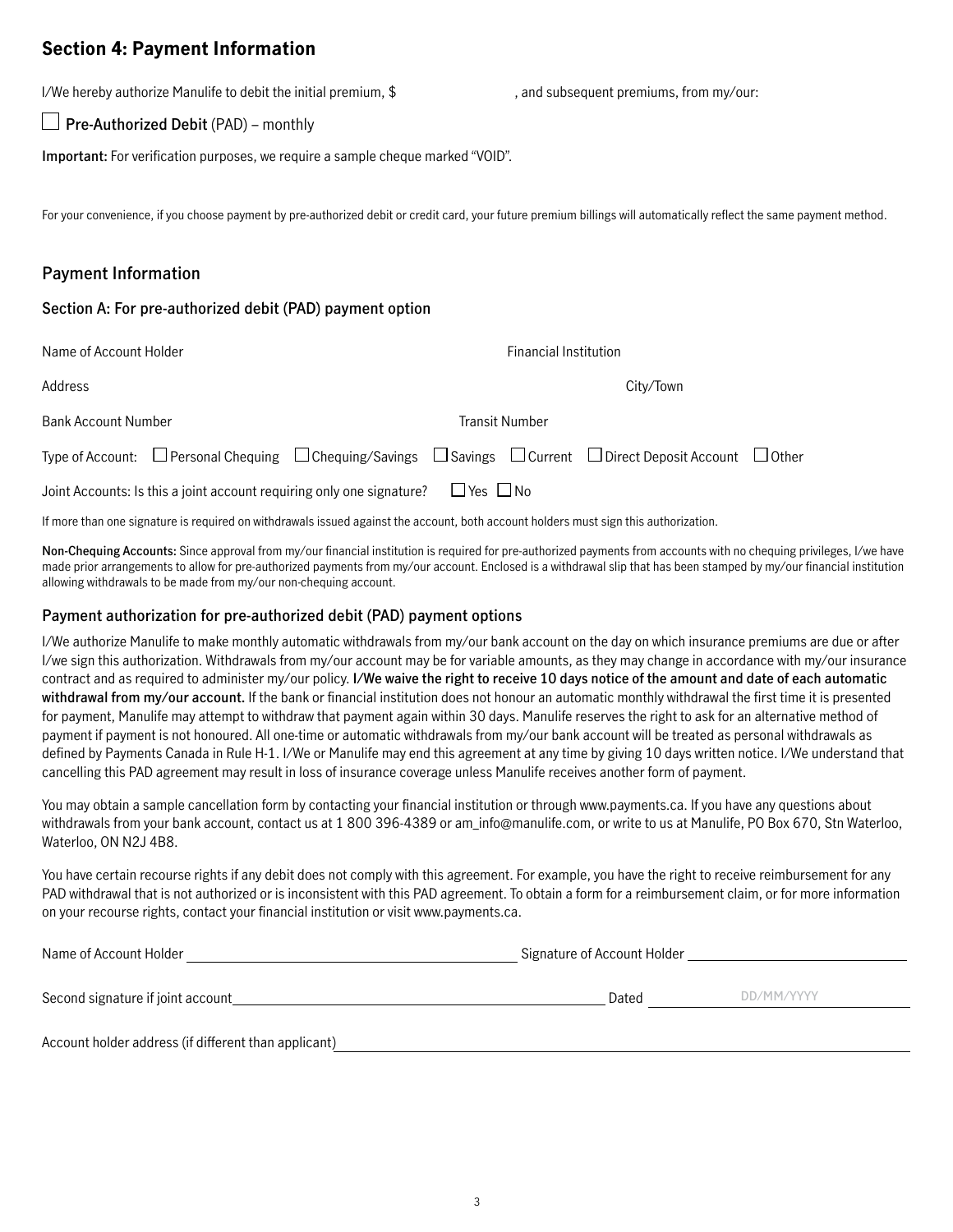## **Personal Information Statement**

In this Statement, "you" and "your" refer to the plan member or holder of rights under the contract, the insured and the parent or guardian of any child named as insured who is under the legal age for providing consent. "We", "us", "our" and "the Company" refer to The Manufacturers Life Insurance Company and our affiliated companies and subsidiaries.

Updates to this Statement and further information about our privacy practices are posted to [www.manulife.ca](http://www.manulife.ca).

We collect, use, verify and disclose your personal information for identified purposes, and only with your consent, or as permitted or required by law. By selecting submit or by signing the application, you give your consent for us to collect, use and disclose your personal information, as set out in this Personal Information Statement. Any alterations to the consent must be agreed to in writing by the Company.

#### **What personal information do we collect?**

Depending on the product you have applied for, we collect specific personal information about you such as:

- Identifying information such as your name, address, telephone number(s), email address, date of birth, or driver's licence
- Medical information that any organization or person has about you
- A copy of all driving-related information from provincial or territorial Motor Vehicle Divisions
- A personal investigation, financial information, credit bureau report and/or consumer report from other organizations, persons or sources that have any information or records about you
- Information about how you use our products and services, and information about your preferences, demographics and interests
- Banking data to administer benefits
- Other personal information we may require to administer our business relationship with you

We use fair and lawful means to collect your personal information.

#### **Where do we collect your personal information from?**

- Your completed applications and forms
- Other interactions between you and the Company,
- Other sources, such as:
	- Your advisor or authorized representative(s)
	- Third parties with whom we deal in issuing and administering your plan now, and in the future
	- Public sources, such as government agencies, and Internet sites
	- Health care professionals, including medical practitioners, health care institutions, pharmacies and any other medically related facilities
	- Other insurance carriers
	- Administrators of government benefits and other benefit programs

#### **What do we use your personal information for?**

We will use your personal information to:

- Help us properly administer the products and services that we provide and to manage our relationship with you
- Confirm your identity and the accuracy of the information you provide
- Evaluate your application, and issue and administer the rights under the plan
- Comply with legal and regulatory requirements
- Understand more about you and how you like to do business with us
- Analyze data to help us understand our customers better so we can improve the products and services we provide
- Determine your eligibility for, and provide you with details of, other products or services that may be of interest to you

## **Who do we disclose your information to?**

- Persons and other parties with whom we deal in issuing and administering your plan now, and in the future
- Authorized employees, agents and representatives
- Any person or organization to whom you gave consent
- People who are legally authorized to view your personal information
- Service providers who require this information to perform their services for us (for example data processing, programming, data storage, market research, printing and distribution services, paramedical and investigative agencies)
- Your medical doctor

The abovementioned people, organizations and service providers are both within Canada and jurisdictions outside Canada, and would therefore be subject to the laws of those jurisdictions.

Where personal information is provided to our service providers, we require them to protect the information in a manner that is consistent with our privacy policies and practices.

#### **How long do we keep your information?**

#### The longer of:

- The time period required by law and by guidelines set for the financial services industry, and
- The time period required to administer the products and services we provide.

#### **Withdrawing your consent**

You may withdraw your consent for us to use your personal information to provide you with other service or product offerings, excluding those mailed with your statements.

You may not withdraw your consent for us to collect, use, retain or disclose personal information we need to issue or administer the plan unless federal or provincial laws give you this right. If you do so, a plan may not be issued and benefits will not be payable under the contract or we may treat your withdrawal of consent as a request to terminate the contract.

If you wish to withdraw your consent, phone our customer care centre at 1 800 396-4389, or write to the Privacy Officer at the address below.

#### **Accuracy and access**

You will notify us of any change to your contact information. You have the right to access and verify your personal information maintained in our files, and to request any factually inaccurate personal information be corrected, if appropriate. If you have a question, a concern, wish to receive more information about parties who have access to your information or about our privacy policies and procedures, and/or wish to review your personal information in our files or correct any inaccuracies, you may send a written request to:

**Privacy Officer Manulife P.O. Box 1602 500 King Street North Waterloo, ON N2J 4C6**

#### Privacy office canadian division@manulife.com

Please note the security of email communication cannot be guaranteed. Do not send us information of a private or confidential nature by email. By contacting us via email you are authorizing us to communicate with you by email.